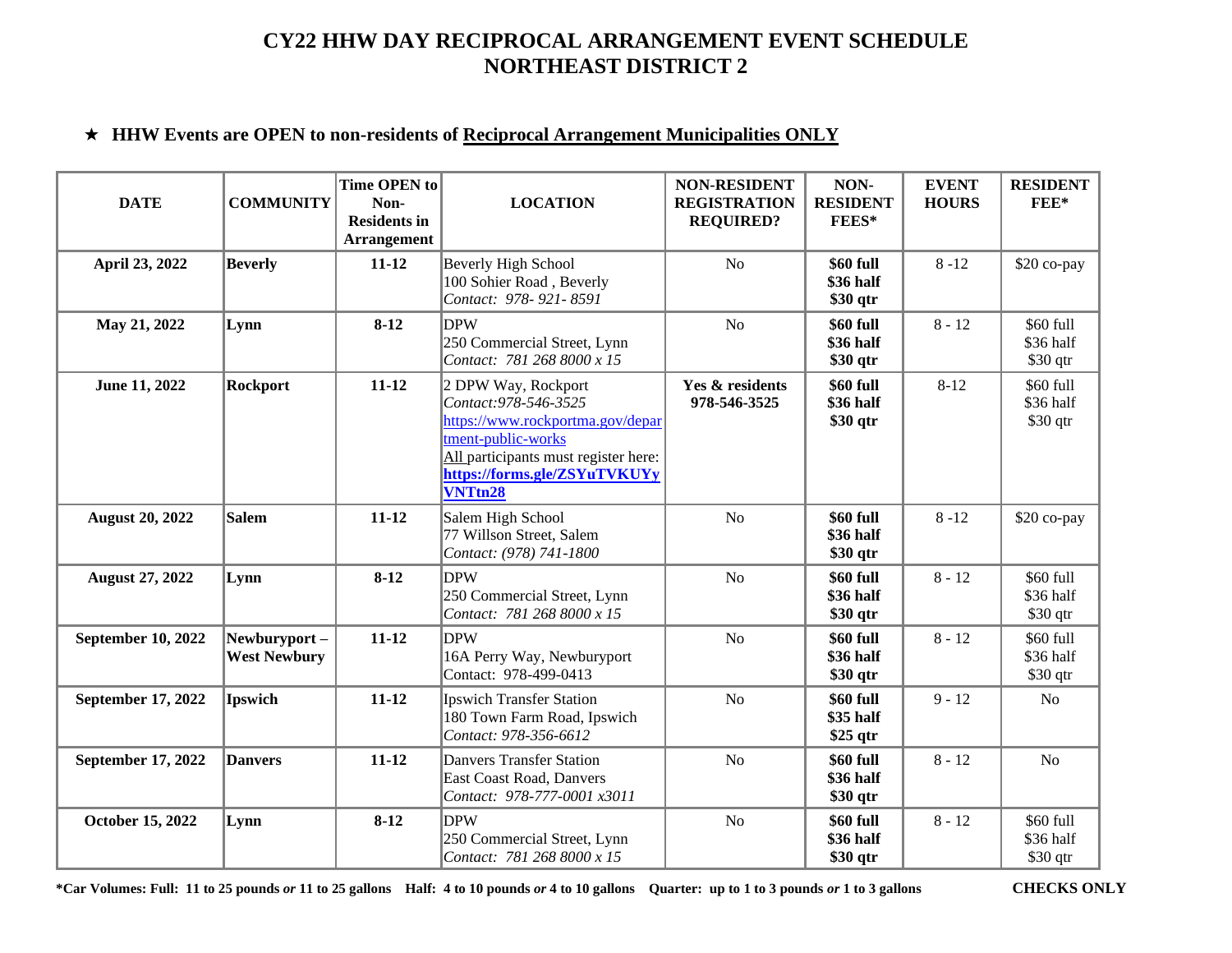| <b>DATE</b>              | <b>COMMUNITY</b>                         | Time OPEN to<br>Non-<br><b>Residents in</b><br><b>Arrangement</b> | <b>LOCATION</b>                                                                | <b>NON-RESIDENT</b><br><b>REGISTRATION</b><br><b>REQUIRED?</b> | NON-<br><b>RESIDENT</b><br><b>FEES*</b> | <b>EVENT</b><br><b>HOURS</b> | <b>RESIDENT</b><br>$FEE*$           |
|--------------------------|------------------------------------------|-------------------------------------------------------------------|--------------------------------------------------------------------------------|----------------------------------------------------------------|-----------------------------------------|------------------------------|-------------------------------------|
| <b>October 22, 2022</b>  | Boxford<br>Middleton<br><b>Topsfield</b> | $11 - 1$                                                          | Masconomet High School<br>20 Endicott Rd., Boxford<br>Contact: 978-887-5519    | No                                                             | \$60 full<br>\$40 half<br>\$30 qtr      | $9 - 1$                      | No                                  |
| <b>October 22, 2022</b>  | <b>Melrose</b>                           | $10:30-11:30$                                                     | Melrose High School<br>Contact: 781-665-0142                                   | No                                                             | \$65 full<br>\$41 half<br>$$35$ qtr     | $8 - 12$                     | \$60 full<br>\$36 half<br>$$30$ qtr |
| <b>October 29, 2022</b>  | <b>Saugus</b>                            | $11 - 12$                                                         | Belmonte Middle School<br>25 Dow Street, Saugus<br>Contact: 781-231-4115       | <b>Yes</b><br>781-231-4115                                     | \$60 full<br>\$36 half<br>\$30 qtr      | $9 - 12$                     | No                                  |
| <b>November 12, 2022</b> | Lynnfield                                | $11 - 12$                                                         | Lynnfield Middle School<br>505 Main Street, Lynnfield<br>Contact: 781-334-9500 | No                                                             | \$60 full<br>\$36 half<br>$$30$ qtr     | $8 - 12$                     | No                                  |

**When no events are scheduled, residents can take their HHW to private companies at their own cost. Clean Harbors | Braintree | 781-380-7100 |<https://www.cleanharbors.com/location/braintree-technical-services> NEDT | Sutton & Westfield | 866-769-1621 |<https://www.nedt.org/hours-directions>**

**\* Register your event online using this MassDEP form: [https://massgov.formstack.com/forms/hhw\\_event](https://massgov.formstack.com/forms/hhw_event)**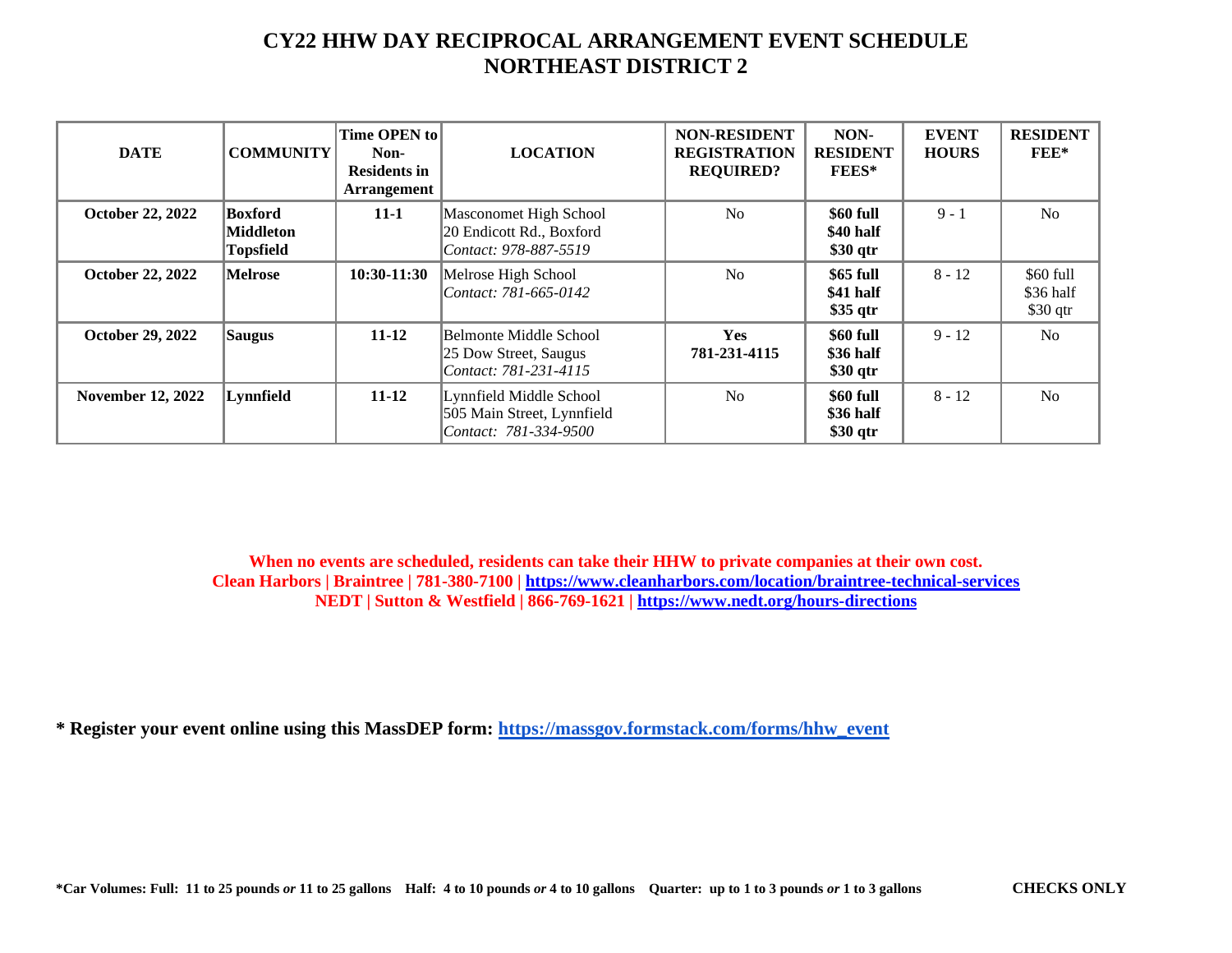## **What Hazardous Products Can I Bring?**

### **General Household Materials**

- **Acids (corrosives)**
- **Aerosol cans (excluding empty cans)**
- **Art supplies**
- **Batteries - Alkaline batteries manufactured before 1994 and all NiCad, button, zinc and lithium batteries**
- **Chemistry set chemicals**
- **Fiberglass resins**
- **Furniture, floor, metal polishes and strippers**
- **Hobby supplies (rubber cement, airplane glue etc.)**
- **Mercury containing devices (switches, thermostats, fluorescent lamps, compact fluorescent bulbs (energy efficient bulbs), broken fluorescent bulbs, thermometers, blood pressure equipment)**
- **Moth balls/crystals**
- **Oil paint and paint thinners, varnish, stain and shellac (no Latex Paint is allowed)**
- **Paint Strippers**
- **Photography chemicals**
- **Rug and upholstery cleaners**
- **Solvent adhesives**
- **Turpentine and other paint solvents**
- **Wood preservatives**

#### **Lawn and Garden Materials**

- **Cesspool cleaners (corrosives)**
- **Flammable liquids/Gasoline**
- **Flea and tick powders**
- **Fire starters**
- **Fungicides**
- **Herbicides**
- **Insecticides**
- **No-pest strips**
- **Pesticides**
- **Poisons**
- **Pool chemicals**
- **Propane tanks, empty or partially empty, up to 20 lbs\***

### **Bathroom Products**

- **Hair dye**
- **Nail polish remover**
- **Toilet cleaners**

### **Laundry Materials**

- **Brighteners**
- **Chlorine bleach**
- **Spot removers**
- **Spray starch**
- **Whiteners**

### **Kitchen Materials**

- **Drain cleaners**
- **Lighter fluids**
- **Oven cleaners**

#### **Automotive Products**

- **Antifreeze**
- **Batteries (autos, motorcycles, etc.)\***
- **Brake fluid**
- **Carburetor cleaner**
- **Oil - used**
- **Radiator flush**
- **Solvents and degreasers**
- **Tire cleaners**
- **Transmission fluid**
- **Waste fuels (gasoline, kerosene, etc.)**
	- **May be additional cost. Contact community for more information.**

# **Do Not Bring:**